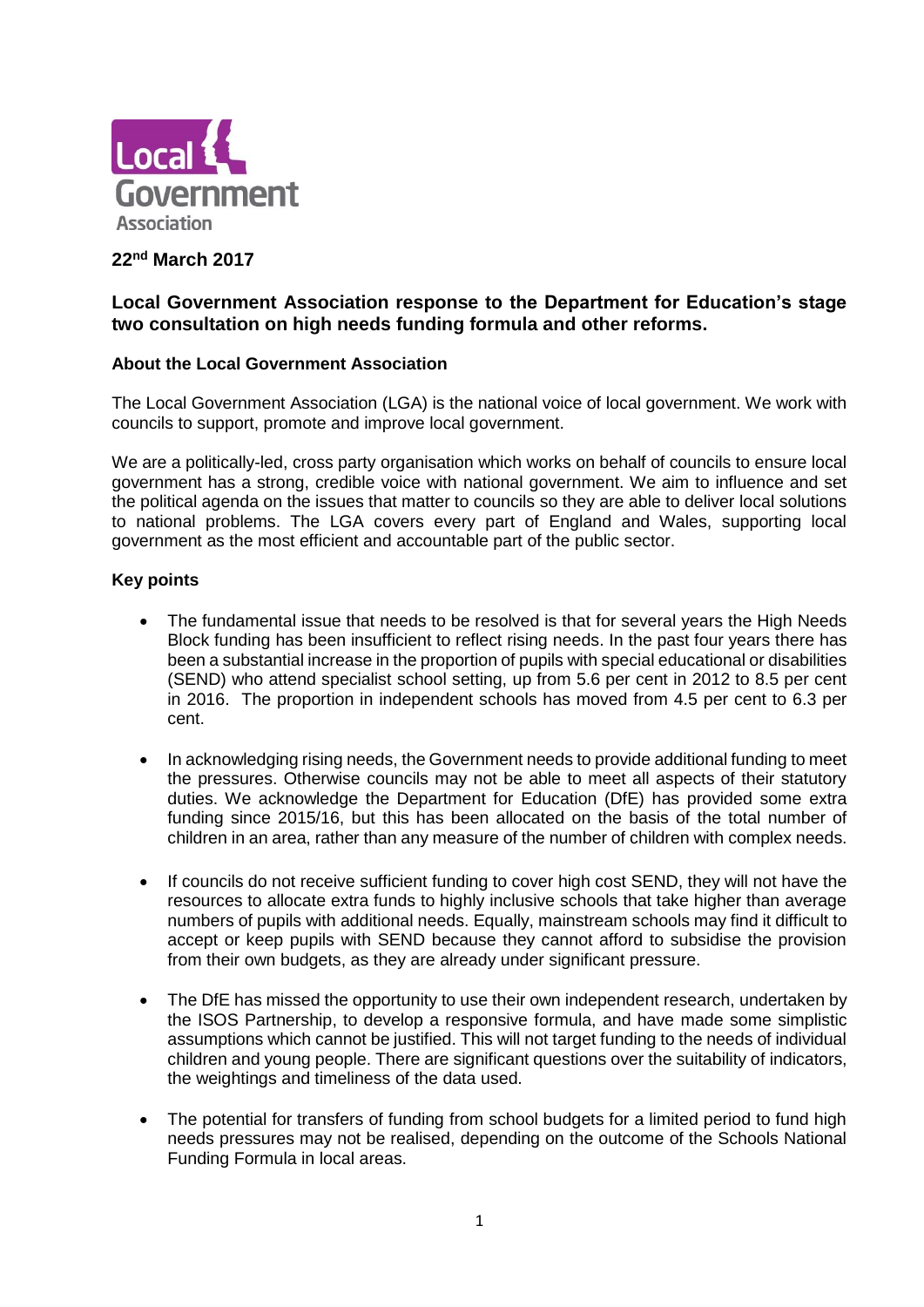# **Introduction**

1

The High Needs National Funding Formula (NFF) proposals will be in place for at least four years, according to the Stage 2 consultation documents. Therefore, it is essential that the NFF provides a robust and equitable method of funding provision and services for children and young people with special educational needs and disabilities and vulnerabilities.

The LGA, as an organisation representing the interests of all local authorities, is not able to comment on distributional issues for particular types of council. Our response focuses on how well the proposals for the High Needs NFF appear to meet the following criteria:

- 1. Sufficiency of funding and responsiveness to changes in need;
- 2. Accuracy in meeting the needs of children and young people with SEND or other vulnerabilities (suitability of indicators and methodology);
- 3. Supporting the delivery of the Government's key policy aims of inclusion, early support, efficiency and high stakes accountability for better outcomes;
- 4. Supporting providers and councils to deliver their responsibilities (including partnership working and local discretion/assessment);
- 5. Achieving consistency and linkages across the whole school funding system.

The decision to implement a funding floor, so that authorities which face a reduction in the pure formula will not face losses is positive. However, in principle we cannot support an approach that fails to deliver increases in funding commensurate with rising needs. This affects all councils, whether they face a funding freeze or limited gains. Therefore, we urge the DfE to give careful consideration to the total level of resources allocated to the High Needs Block, to achieve a match between rising demand and need.

# **1. Sufficiency of funding and responsiveness of the proposed system to changes in need**

The fundamental issue that needs to be resolved is that for several years the High Needs Block funding has been frozen in cash terms and has not been able to reflect rising needs, except for a relatively small additional amount provided each year since 2015/16.

There has been a substantial increase in the proportion of pupils with SEND who attend specialist settings in the last five years, as the following graphs show. The proportion of pupils with SEND who attend special schools has increased from 5.6 per cent in 2012 to 8.5 per cent in 2016 and the proportion in independent schools has moved from 4.5 per cent to 6.3 per cent<sup>1</sup>. By their very nature, these places are more expensive than mainstream provision.

This is because pupils in special schools have much higher needs and disabilities than those in mainstream and often need specialised equipment and therapies plus much smaller classes – those with severe autism cannot be in a class larger than 8 pupils. Independent school fees are much higher because they are children who cannot be educated even in special schools locally and it sometimes involves residential provision.

The proportion of those with SEND educated in primary mainstream settings has increased slightly, but it has fallen significantly in secondary mainstream settings over the last four years, from 40.5 per cent to 33.1 per cent.<sup>2</sup> Mainstream settings include SEN units and resource bases. The data (taken from SFR29-2016) provides evidence of a stronger incidence of high cost and complex needs.

<sup>1</sup> <https://www.gov.uk/government/statistics/special-educational-needs-in-england-january-2016>

<sup>2</sup> <https://www.gov.uk/government/statistics/special-educational-needs-in-england-january-2016>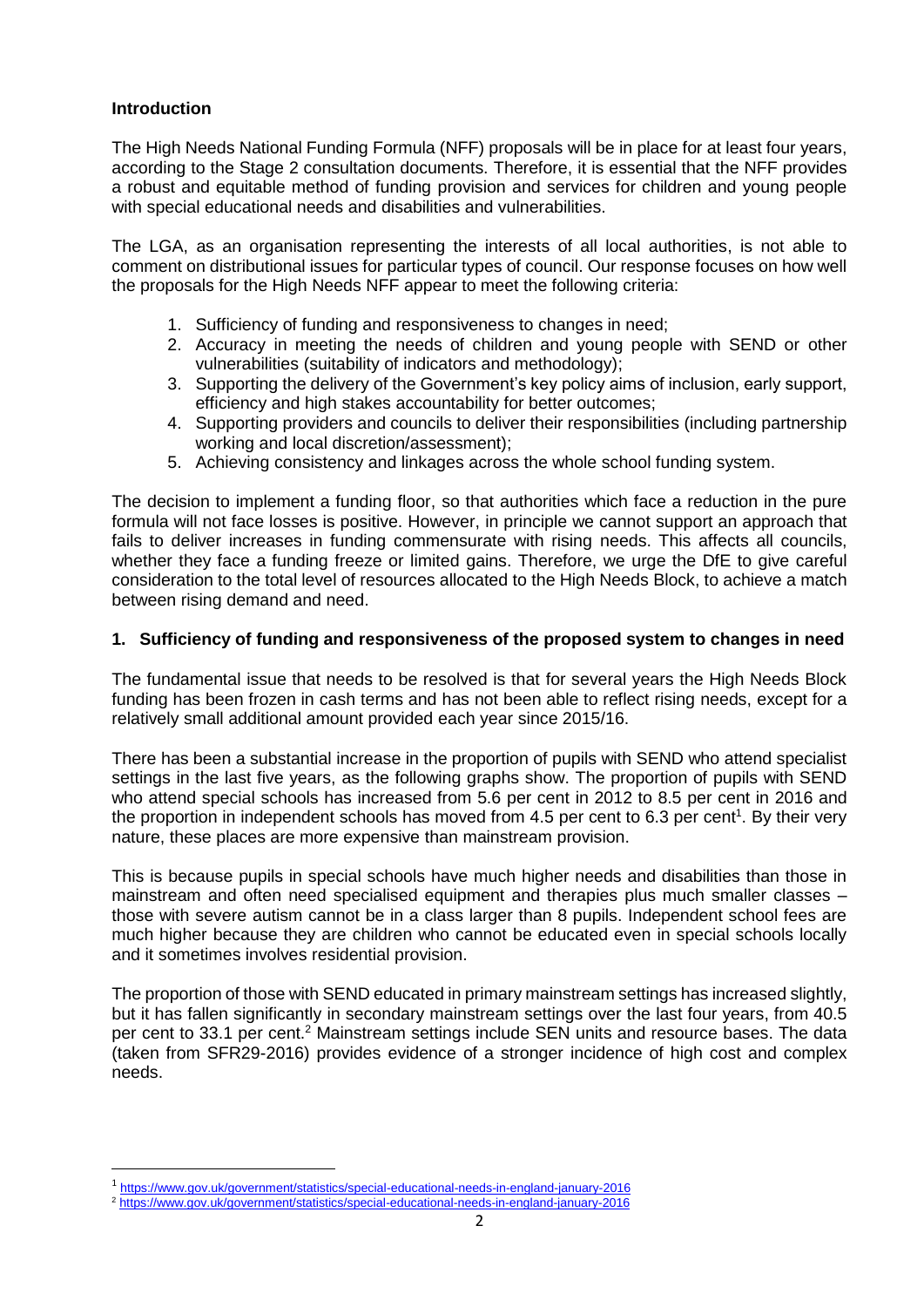

*Trends in spending on High Needs*

The evidence that needs have risen above the level provided for in the High Needs Dedicated Schools Grant (DSG) is supported by an examination of the trend in planned High Needs expenditure reported by councils in Section 251 statements since the Place Plus system was established. When looking at councils' education and expenditure plans since the Place Plus system was established we can see that needs have risen above the level provided in the High Needs Dedicated Schools Grant (DSG). The figures do not include place-led funding as this is not recorded separately for mainstream SEN units.

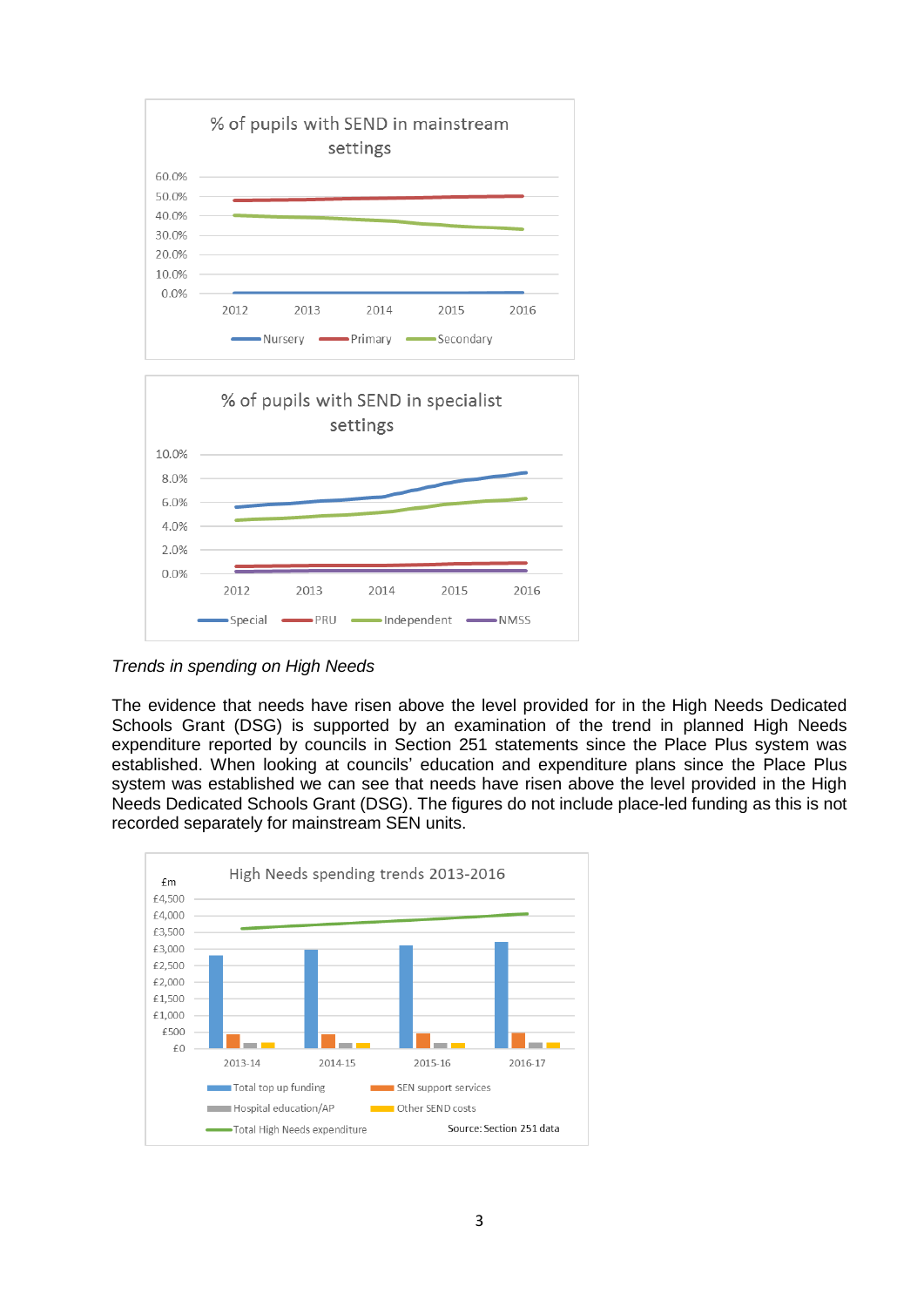Some of the increase is attributable to the general increase in the number of pupils enrolling, but the scale of the increase in top up expenditure for cases costing above £10,000 per annum confirms that more is being spent on more complex and higher cost needs.

As is recognised in the Stage 2 consultation, the baseline exercise demonstrates that threequarters of councils (113 councils) have transferred funding totalling £327 million from the Schools and Early Years Blocks to the High Needs Block (updated baselines December 2016)<sup>3</sup>. This represents a shortfall of around 7.8 per cent in the High Needs DSG allocations for these councils and a net shortfall of 5.1 per cent nationally including transfers in the opposite direction.

### *NFF responsiveness*

**.** 

As the evidence demonstrates, there can be no doubt that the complexity of SEND is rising, along with increases in the number of pupils with plans as a result of population changes. The DfE has failed to provide sufficient funding in recent years to reflect this change.

The NFF is unlikely to be responsive enough to the changing profile and volume of pupils with SEND for the following reasons:

- Historic spend and hospital education factors will lock in historic spend for four years (except for rare cases of new hospital provision), while the need to spend increases in line with needs;
- The population factor is not wholly responsive because it drives funding according to each council's proportion of the total, not their actual data change. It also only reflects the incidence of low cost SEND, not complex high cost needs which vary more widely.
- The following table illustrates the limited proportion of the total funding that is responsive to needs, and to more complex needs in particular, which is the area of provision most under pressure. Almost 70 per cent is not responsive to high cost needs.
- This leaves only 30.5 per cent of the total £5 billion funding as being responsive to high cost needs, which is where councils are finding the greatest financial pressures. Even these items are allocated on each council's proportion of the total so may not reflect their changes exactly.

|                          | Frozen – not<br>related to any<br>change<br>in.<br>need | <b>Not</b><br>responsive<br>to high cost<br>needs | Responsive<br>to high cost<br>needs |
|--------------------------|---------------------------------------------------------|---------------------------------------------------|-------------------------------------|
| <b>Basic entitlement</b> |                                                         |                                                   | 8.4%                                |
| Historic spend           | 45.5%                                                   |                                                   |                                     |
| Hospital education       | 1.3%                                                    |                                                   |                                     |
| Population               |                                                         | 22.7%                                             |                                     |
| <b>Deprivation FSM</b>   |                                                         |                                                   | 4.5%                                |
| <b>Deprivation IDACI</b> |                                                         |                                                   | 4.5%                                |
| Children in bad health   |                                                         |                                                   | 3.4%                                |
| DLA                      |                                                         |                                                   | 3.4%                                |
| Low attainment KS2       |                                                         |                                                   | 3.4%                                |
| Low attainment KS4       |                                                         |                                                   | 3.4%                                |
| Import/export adj        |                                                         |                                                   | $-0.7%$                             |
|                          | 46.8%                                                   | 22.7%                                             | $30.5\%$ <sup>4</sup>               |

<sup>3</sup> <https://www.gov.uk/government/publications/schools-funding-arrangements-2017-to-2018> and also acknowledged in High Needs consultation document para 4.8.

<sup>&</sup>lt;sup>4</sup> We have calculated the totals for each factor as a proportion of the overall total funding; the DfE has separated out the formulaic elements, so while population is shown as 50% of the formulaic element, it is actually 22.7% of the overall total including basic entitlement, historic spend and hospital education.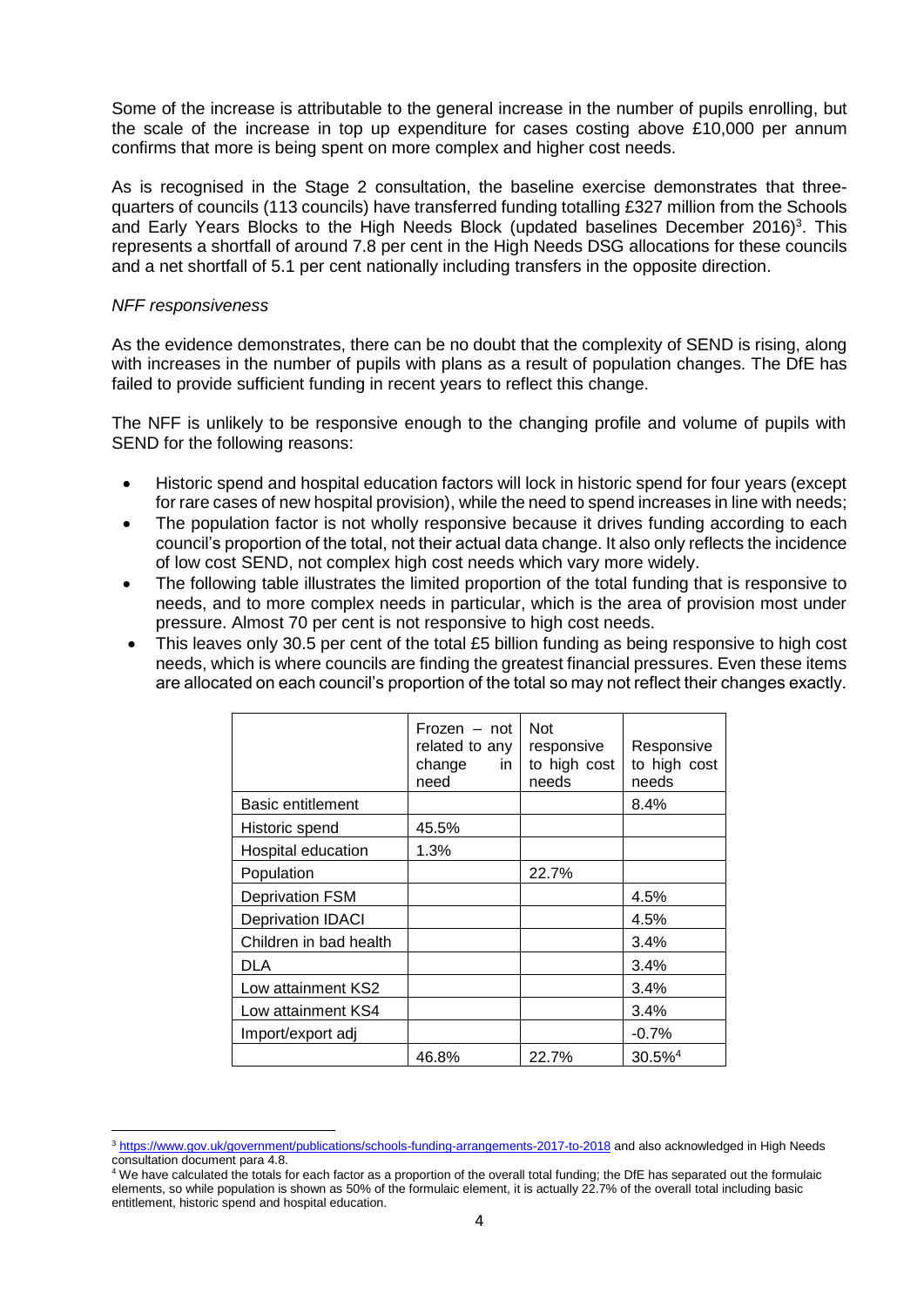By comparing the pattern of protection and gains with the movement between DSG grant and baselines for 2016/17, we can check the match between the NFF and rising needs. Of the 113 councils that transferred funding to the High Needs Block to meet the shortfall in grant over the period up to 2016/17, only 49 would see gains from the High Needs NFF, with an extra £144 million out of the total £190 million gain. The other 64 face a loss in the pure formula, attracting protection through the funding floor of £163 million out of the total £191 million floor factor.

# *Timing of data used in the NFF*

The other issue which affects the responsiveness of funding to changes in needs is the timing of data used in the formula. For example, the use of the January 2017 census rather than October 2017 for the 2018/19 NFF causes an additional delay of a full year in the data being used. This must surely be more significant than the difference between the autumn and spring terms which is claimed as a reason for selecting January as the relevant date.

The concern over timeliness applies to the following elements:

- Basic entitlement funding for 2018/19 will not reflect any new pupils occupying places in September 2017, let alone September 2018. The October 2017 census should be used for 2018/19, to be consistent with the Schools NFF.
- Free school meals uses January 2017 for 2018/19 allocations. If Ever 6 is not the chosen indicator, it is not clear why October 2017 data cannot be used.
- Income Deprivation Affecting Children Index (IDACI) based on ONS 2014 population estimates
- Children in bad health based on 2011 census and only updated every ten years
- Disability Living Allowance (DLA) the November update relates to May data, almost a year out of date compared to the year in which pupils need to be funded.
- Population the estimate for mid-2018 is based on mid-2014 data. Given rising enrolment, including unpredictable and significant inward migration in some areas, using estimates for the largest formulaic element is a concern.

# *Policy issues in dealing with rising needs*

The proposals contain two statements which show that DfE is aware of higher levels of need:

- Transfers to the High Needs Block from the other blocks are still to be permitted in 2018/19 if a council is unable to fulfil its duties from the NFF allocation, and after that point schools will be able to pool their funding to support higher cost needs;
- Capital funding is to be made available to expand existing special schools or provide new special free schools.

In acknowledging rising needs, the Government should provide additional funding to meet the pressures. Otherwise councils may not be able to meet all aspects of their statutory duties. We acknowledge the DfE has provided some extra funding since 2015/16, but this has been allocated via population, which does not target it effectively to children with complex needs. We believe the DfE needs to undertake an active review of the amount allocated for the High Needs Block on an annual basis, informed by statistical analysis of the change in need.

The willingness of schools to agree transfers of funding to the High Needs Block will largely be determined by how they fare under the Schools NFF. It could be extremely difficult to secure a transfer, especially in areas where a majority of schools will lose funding.

In the longer term, it will be challenging to get schools and academies to pool their funding, because there will be less interaction with councils as a result of direct funding from the DfE. It would be an added bureaucratic burden both on the council to request and administer the payments, and on large Multi-Academy Trusts which will have to deal with multiple council requests. A voluntary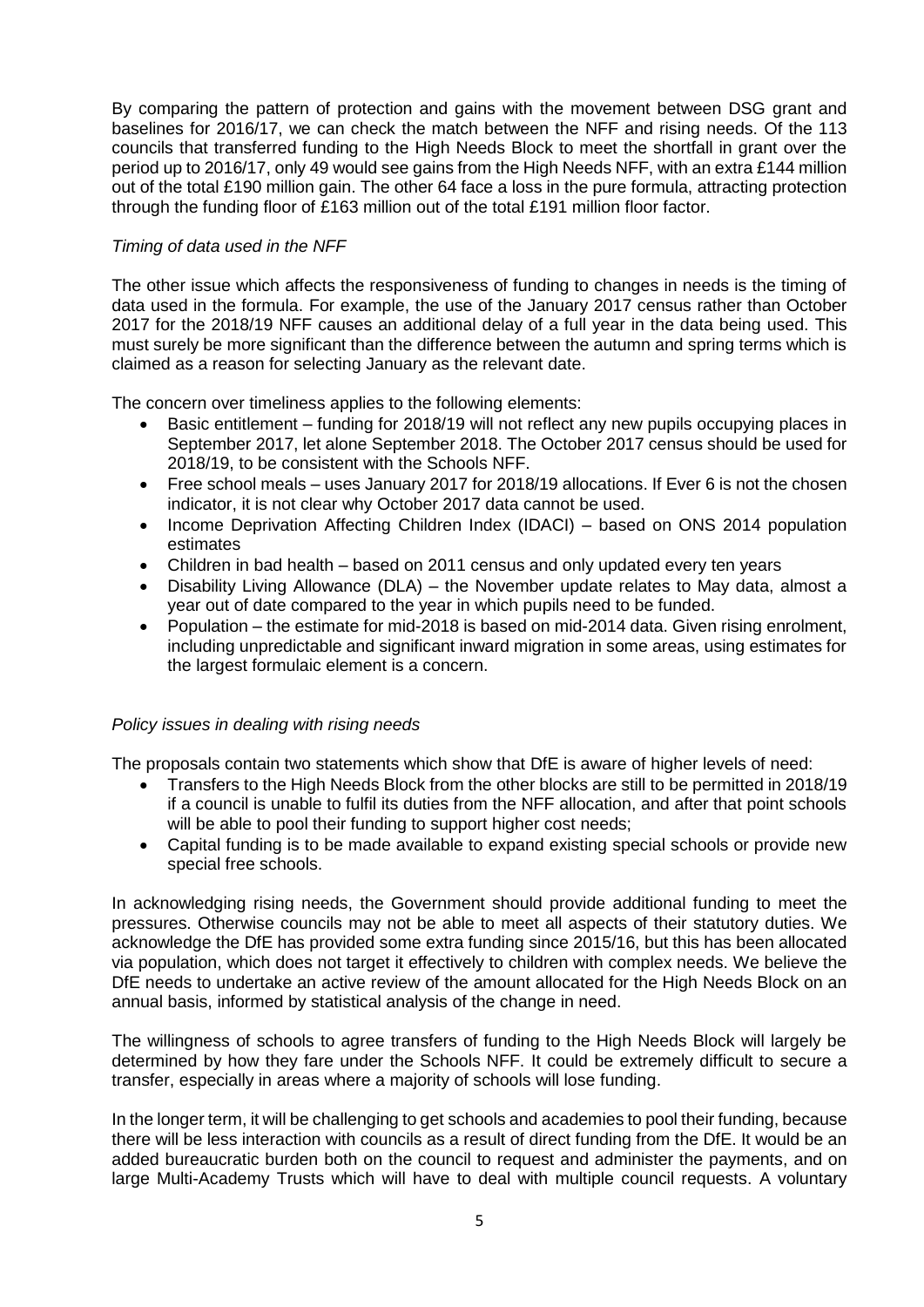approach is unlikely to yield consistent contributions across an area, causing an inequitable situation.

This pressure cannot be resolved if schools and academies refuse to allow a transfer or pooling of their budget shares. Councils will have no alternative but to ration the available funding, prioritising cases which need the highest levels of support to avoid the risk of costly legal action. This is likely to be detrimental to inclusive mainstream schools, some of whom will already be facing a loss from the Schools NFF.

# **2. Accuracy in meeting the needs of children and young people with SEND or other vulnerabilities (suitability of indicators and methodology)**

The Government-commissioned ISOS report into funding for young people with special educational needs examined in detail the correlation of a basket of indicators with needs. It envisaged that all the funding would be distributed via a formula based on factors, which seek to identify need. It is striking how much the DfE proposed formula factors and weightings have departed from the ISOS recommendations and research.

Of particular concern is the proposal that 50 per cent of the formulaic element of the NFF should be allocated on the basis of population. We are concerned that the use of such a high weighting for population will create a bias towards lower level needs, because it takes no account of factors, such as deprivation, which are an indicator of higher needs. It will not provide sufficient funding for the rising number of pupils with higher and more complex needs, which have a more random incidence but can be linked to other indicators. The cost of top ups is increasing across the country and this should be reflected in the balance of funding.

Using the number of statements and EHCPs as an approximation for the incidence of high needs does not take into account the considerable variation within this group of children in the complexity of need. Measuring need by volume of plans alone is flawed. ISOS focused on the number of pupils with SEND receiving top up funding as well as the number of statements/EHCPs.

We are concerned that the proxy measures proposed in the consultation paper are not sufficiently closely linked to the characteristics of the high needs population in several respects:

- There is no low prior attainment factor for Early Years Foundation Stage (EYFS) or Key Stage 1 (KS1). Primary schools work hard to provide extra support to young children with learning difficulties and associated problems, particularly in relation to increasing cases of speech and language delay which can be improved for many children by the time they get to Key Stage 2 (KS2). However, this support comes at a cost, which is not addressed in the proposals.
- Post-16 students are not reflected in the factors for population, Free School Meals (FSM), Disability Living Allowance (DLA), or children in bad health, and for income deprivation affecting children index (IDACI) the age range only goes up to 18. There is no guarantee that in all councils post-16 levels and complexity of need will mirror pre-16 patterns.
- There is no indicator to represent mental health needs, which are strongly linked to behavioural difficulties. These often result in high cost placements in Social Emotional and Mental Health (SEMH) special schools, Pupil Referral Units (PRUs) and hospital education services' psychiatric provision.
- ISOS found that DLA was 'the most likely to offer significant explanatory power over and above measures of deprivation and low prior attainment'. Their recommendation for inclusion in the Schools NFF has been ignored. The DLA should have a stronger weighting in the High Needs NFF, as no other indicator adequately captures disability.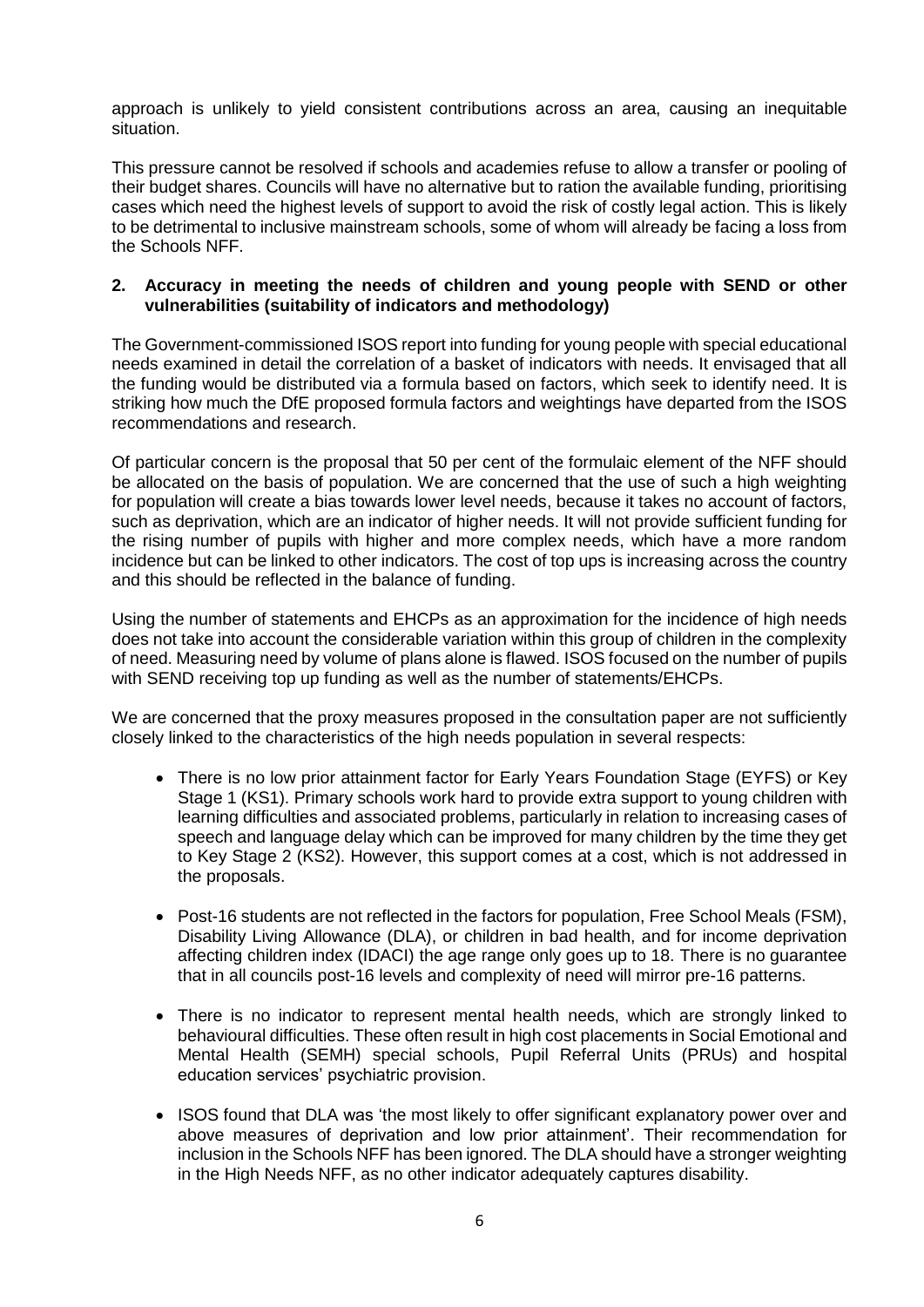- It is stated that pupils with SEND are twice as likely to be eligible for FSM compared to those without SEND. The variation in patterns of registration between sectors has not been taken into account when comparing single census and Ever 6 FSM indicators. Ever 6 reflects deprivation more fairly in secondary schools because lower take up is compensated for by historic primary FSM. Yet single census FSM has been selected.
- The £4,000 rate per pupil for the basic entitlement does not reflect the £10,000 per place which the council is required to pay to special schools. While understanding DfE's wish to avoid incentives for pupils to be identified as needing special school provision, the remainder of the formula is simply not responsive enough to guarantee that the balance of £6,000 per pupil can be found in every council. The situation will vary for each council, with some experiencing a more rapid rise in demand for SEND support than others and will therefore be dependent on the data that is being used for the formulaic elements of the proposed funding formula. The formula accounts for a relatively low proportion of the total funding so it is a generic observation about lack of responsiveness, mainly because the historic spend element locks in 50 per cent of each council's current spending into the NFF for at least four years.

#### **3. Supporting delivery of the Government's key policy aims of inclusion, efficiency, early support, and high stakes accountability for better outcomes**

### *Inclusion*

We are concerned that if councils do not receive sufficient funding to cover high cost SEND, they will not have the resources to allocate extra funds to highly inclusive schools above the notional SEN budget. The concern is that unless funding reflects needs, mainstream schools may be reluctant to accept or keep pupils with SEND because they cannot afford to subsidise the provision from their own budgets, which are already facing significant financial challenges.

The Government must progress the proposals in the Education White Paper to make schools take more responsibility for pupils with challenging behaviour, even after permanent exclusion. This approach will be essential to avoid an escalation in alternative provision costs. Early support produces much better outcomes for learners and eases the pressure on school staff and other pupils.

#### *Efficiency*

The financial health and efficiency tools need to be developed for specialist providers, who have different cost profiles to mainstream schools. It can be difficult for councils to challenge special schools on value for money, as needs and provision can vary significantly.

There needs to be an incentive for councils to direct High Needs efficiency savings to mainstream schools, so that earlier support can be provided for pupils with SEND and challenging behaviour. This will not happen if the overall High Needs allocation is insufficient.

If the notional SEN budget is removed in future, it may be difficult for councils to challenge schools on their thresholds and use of funding within budget share. Without this ability, it will be more difficult to control the level of top ups from the council's High Needs Budget.

#### *Early support*

Councils need sufficient flexibility to incentivise schools and Further Education providers to provide earlier support. Too often, SEND is not identified early enough and by the time referrals are made, it can require much more intensive support to help the child achieve; schools may struggle to find staff with the appropriate expertise or to train existing staff.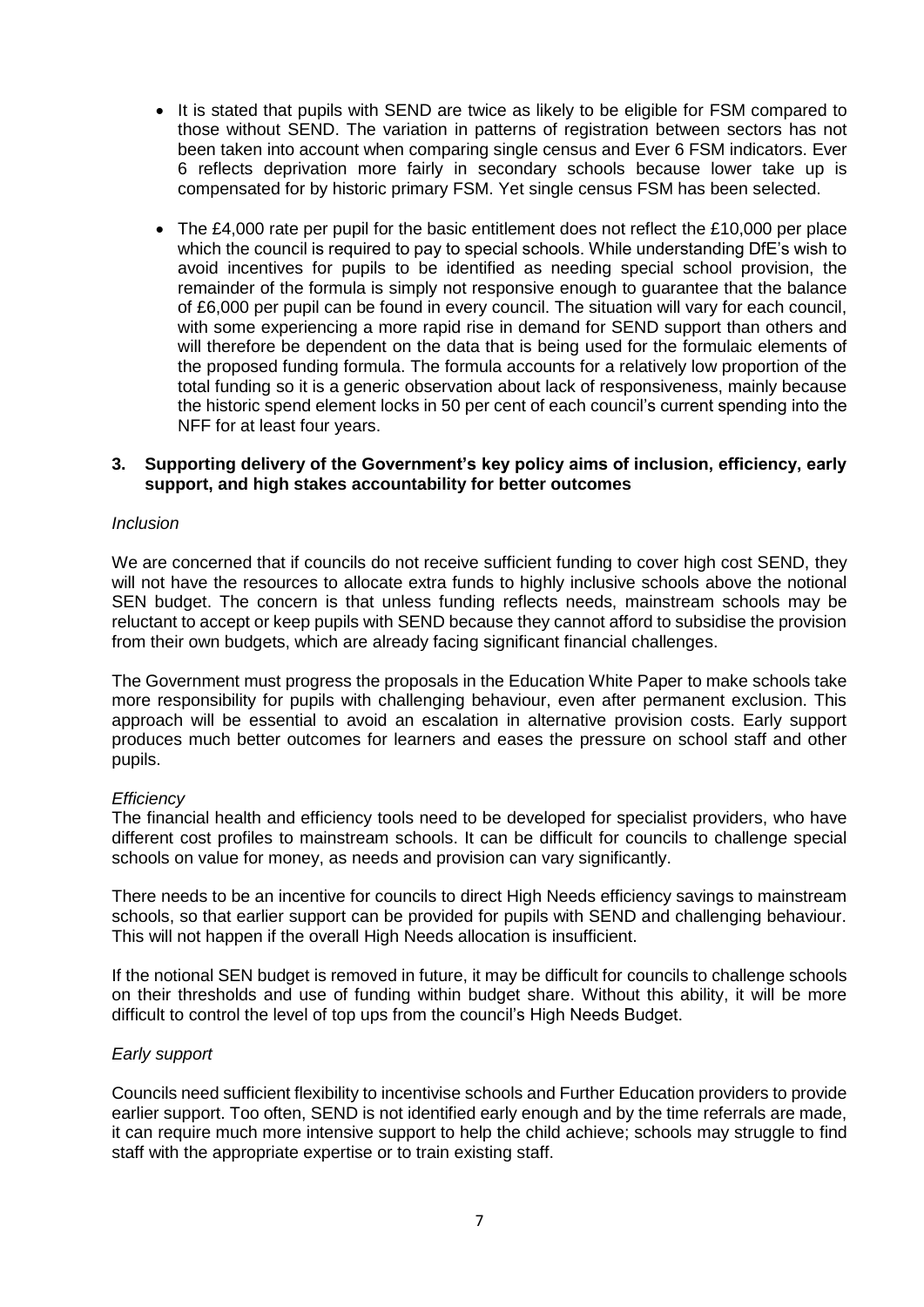The concerns we have highlighted over the sufficiency of funding for SEND mean councils will not have enough flexibility to manage their High Needs budgets in a way that enables them to recycle funding for early support. It is likely that schools will feel it necessary to make more referrals, to secure their share of the scarce resources. This will put more pressure on the High Needs Budget, instead of the council being able to support needs at an earlier stage, encourage inclusion and prevent any escalation to costlier placements.

# *Accountability*

The willingness of schools to take or keep pupils with SEND is often compromised because of the lack of recognition for such learners in performance tables. In addition, Ofsted inspectors do not always have an adequate knowledge of SEND and schools can be unfairly judged. This is more likely to be the case if they have an above average number of pupils with high needs, some of whom may not be able cognitively to take the tests.

### **4. Supporting providers and LAs to deliver their responsibilities (including partnership working and local discretion/assessment)**

# *Health contributions*

There are significant variations in contributions from health partners for children with medical needs and disabilities (with and without EHCPs in place – some with disabilities do not have SEND but need specialist support to manage their condition). ISOS recommended that joint guidance be provided between the DfE and the Department of Health (DH).

Without clear guidance and a fair system of health contributions, the current uncertainty over what schools are responsible for providing will continue. Schools frequently have to administer medication or care (for example, for pupils with colostomy bags, tracheotomies, or acute conditions such as diabetes and asthma). This can take a significant amount of staff time, often involving supporting not only the child but also parents, who can find it difficult to cope.

There is also an issue in obtaining data at an early stage from health partners on the diagnosis of conditions and incidence of disabilities e.g. in pre-term births, causing difficulties for councils in predicting trends as a basis for place planning in specialist provision. Councils need support in resolving these issues.

As the ISOS report found, councils feel that too often the High Needs Budget is viewed as the funder of last resort and some Clinical Commissioning Groups feel they do not received sufficient guidance on what health services should and shouldn't be funding. The High Needs funding system seems to include an implicit assumption that health contributions are being made. Where this is not the case, the position will be inequitable. We ask the DfE to work with DH to ensure that all health bodies are clear on their funding responsibilities, to achieve consistency at local level.

# *Funding arrangements for high needs places in FE provision*

The starting point for the High Needs NFF is the set of baseline returns for 2016/17 planned spending submitted by councils in early 2016. Baselines for the illustrative allocations have been adjusted to include the 2017/18 transfer of £125 million from the Education Funding Agency's (EFA) FE budget to council High Needs Block allocations. This represents the Element 2 £6,000 per place paid to FE colleges and institutions (the first £4,000 is included in the national post-16 formula for every student)<sup>5</sup>.

**<sup>.</sup>** <sup>5</sup> <https://www.gov.uk/government/publications/dedicated-schools-grant-dsg-2017-to-2018>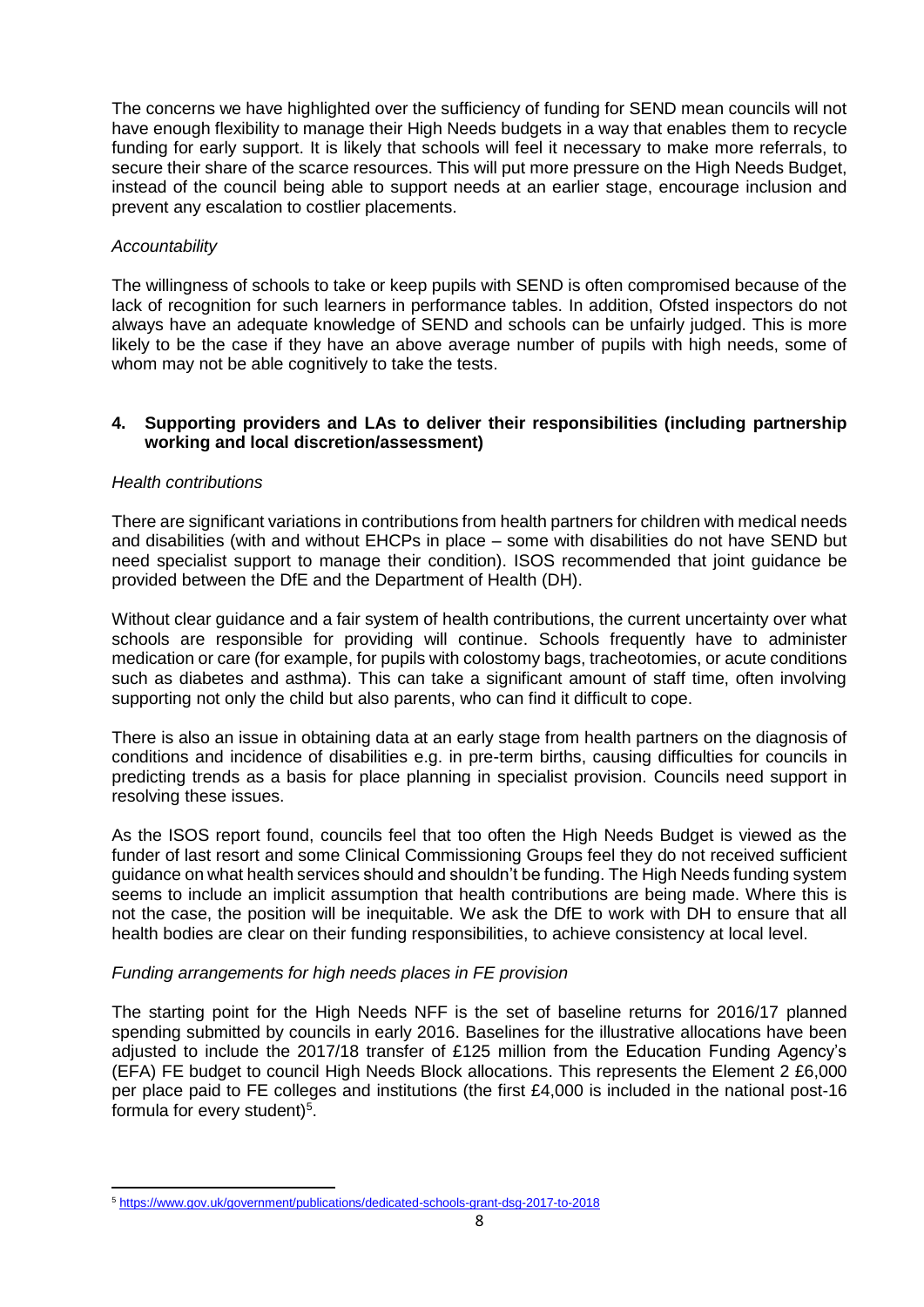This is a significant issue in analysing the impact of the NFF, because there is a problem in relation to councils' control over this element of their spending from the High Needs Budget. The council is the commissioner of high needs places in FE colleges and post-16 institutions. However, even following this transfer of funding, the EFA still has control of the Element 2 funding of £6,000 per place. Each November, councils have to submit a return to the EFA of the places required in the following academic year. If the council has evidence that fewer places are required at a college, but the institution does not agree, the EFA will award the number of places in the previous year's ILR return and recoup funding from the council on that basis.

This means the provider receives element 2 funding for more places than are required, and the council does not have the full amount for the places they need to commission elsewhere (i.e. where the students wish to attend). No funding is allocated for agreed growth. This situation is unacceptable; councils have to be able to control their budgets for commissioned placements and therefore as long as robust evidence is provided, the EFA should only recoup the funding for the number of places the councils wishes to commission.

The Stage 2 consultation explains at paragraph 4.65 that the DfE is taking time to reflect on Stage 1 proposals to change some aspects of high needs place funding for colleges and other FE providers. Recent developments also need to be taken into account: area reviews, issues with plans for 19-25 year olds and the new post-16 skills plan. Paragraph 4.68 on the consultation states that the DfE will consult later with the post-16 sector on any changes for 2018/19, but it appears local authorities will not be consulted. We urge the DfE to involve councils in any proposed changes, given that they are commissioning the provision and that part of their budgets will be removed to fund the provision.

# **5. Achieving consistency and linkages across the whole school funding system**

# *Movement of therapy costs into High Needs Block*

The draft guidance for Section 251 statements for 2017/18 contained a statement that the cost of therapies would be moved from council's Non-Schools Budget to the High Needs Budget. There was no warning of this (Usually regulations are consulted on by the DfE in October or November and published in December so that councils can take account of any changes in their budget setting. This didn't happen this year) . It later appeared in Part 5 (para 38) of the School and Early Years Finance Regulations as a High Needs Budget item. Unusually, there was no consultation on the regulations and they appeared too late for budget setting purposes.

While this will enable some councils to make a saving in their budgets, no funding has been transferred into the High Needs Budget to compensate for the extra pressure there. This will affect the baselines for 2017/18: they will not balance to the original DSG, as therapies will be added in afresh. This line totalled £9 million in the Section 251 return for 2016/17<sup>6</sup>.

# *Early Years SEND funding*

The provision of the additional funding in the Early Years NFF for 2017/18 is welcomed. It will improve the ability of councils to make provision through Inclusion Funds for young children in nursery provision, including those taking up additional hours in the new entitlement for children of working parents from September. The Disability Access Fund will also improve provision for nursery aged children with disabilities.

# *SEN units/bases*

**.** 

The proposals to change the basis for funding pupils in SEN units and resource bases present a further challenge for some schools. Currently the council provides £10,000 per place, but in future

<sup>&</sup>lt;sup>6</sup> <https://www.gov.uk/guidance/section-251-2016-to-2017> Budget Summary Table file line 2.0.1